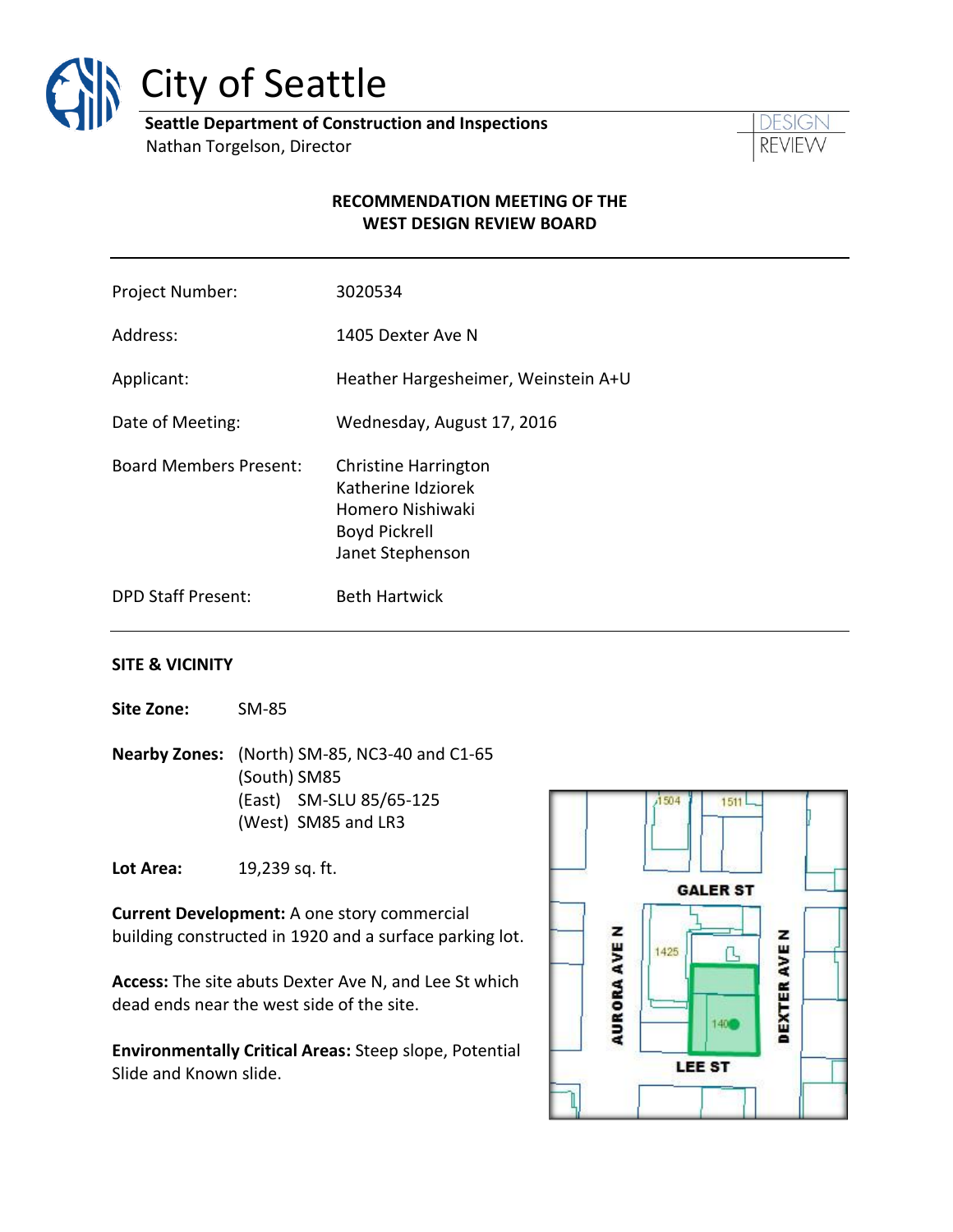**Surrounding Development and Neighborhood Character:** The lot directly to the north is owned by King County and houses a Metro sewer pump station. This parcel is developed below grade and has a small park with seating for the public at grade. North of that lot and directly to the west is a multi-story condo development built in 1992. To the south across Lee St is a proposed 8 story mixed use building under MUP #3017425. Across Dexter to the east is a proposed 6 story residential use structure under MUP# 3016871.

The neighborhood is a mixture of residential and office buildings from many eras. This part of the east side of Queen Anne slopes rapidly down to Lake Union, providing views to the east. Dexter Avenue N. is a busy arterial that has been reconfigured to provide designated bike lanes which are heavily used. The neighborhood is in transition with older structures being replaced by larger multifamily and mixed use buildings.

# **PROJECT DESCRIPTION**

At the Recommendation meeting the proposed development is for a nine story mixed use structure with approx. 98 residential units, retail space along Dexter Ave N and approx. 110-113 below grade parking spaces.

# **EARLY DESIGN GUIDANCE January 13, 2016**

The packet includes materials presented at the meeting, and is available online by entering the project number (3020534) at this website:

<http://www.seattle.gov/dpd/aboutus/news/events/DesignReview/SearchPastReviews/default.aspx>

The packet is also available to view in the file, by contacting the Public Resource Center at DPD:

## **Mailing Public Resource Center**

**Address:** 700 Fifth Ave., Suite 2000 P.O. Box 34019 Seattle, WA 98124-4019

**Email:** [PRC@seattle.gov](mailto:PRC@seattle.gov)

## **PUBLIC COMMENT**

At the Initial EDG Meeting the following public comments were offered:

- Asked if there will be street parking.
- Encouraged the applicant to consider and try to minimize the 'urban canyon effect'.
- Questioned how the zone transition will happen.

## **PRIORITIES & BOARD RECOMMENDATIONS**

After visiting the site, considering the analysis of the site and context provided by the proponents, and hearing public comment, the Design Review Board members provided the following siting and design guidance.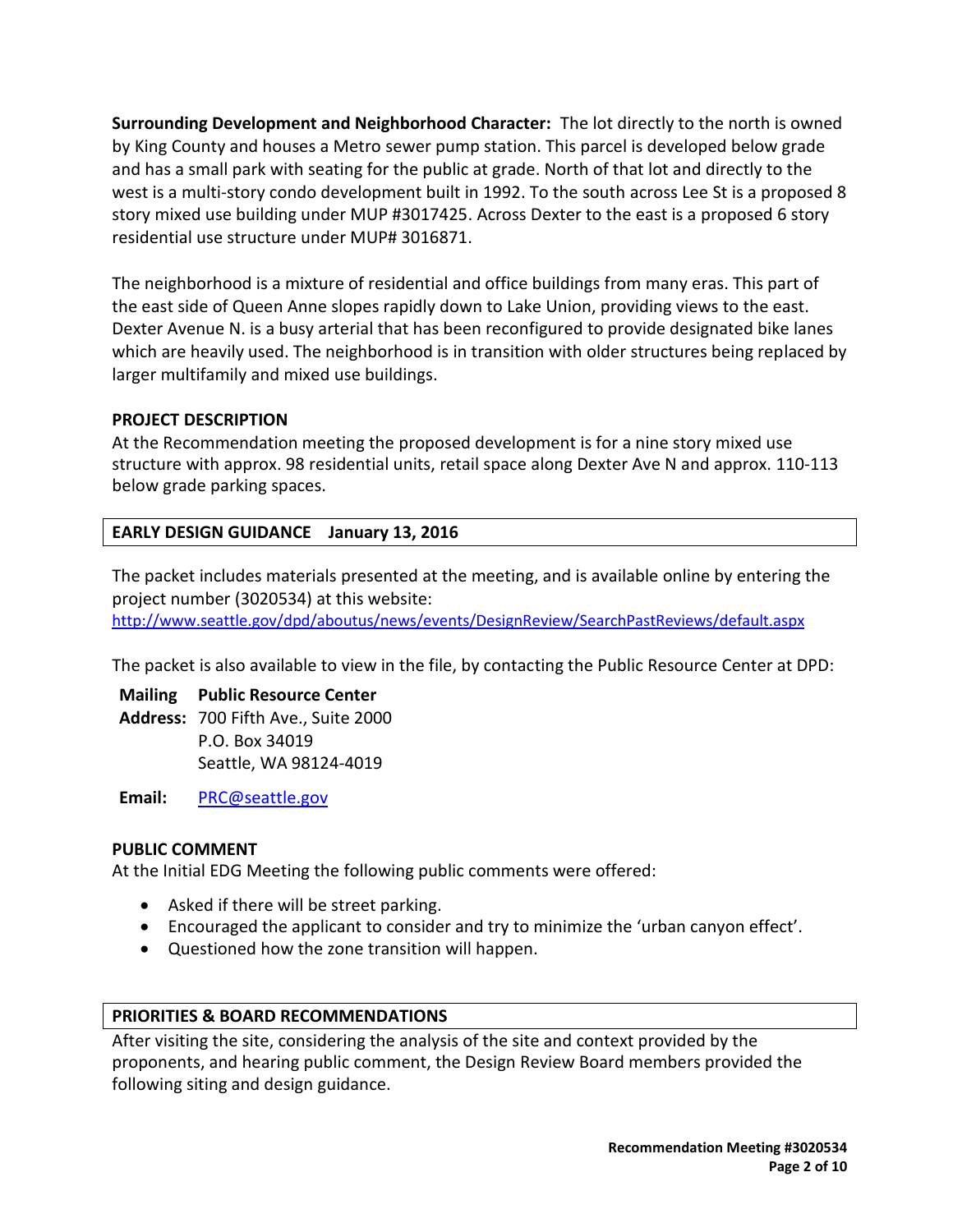# **EARLY DESIGN GUIDANCE: January 13, 2016**

- **1. Massing and Design:** The Board affirmed that the preferred Option 3 is the best massing in response to the surrounding development and streetscape. The Board appreciated the set back at the street-level along Dexter Ave N. and the balconies, and noted the design will need these and secondary elements to make the design work. The Board was concerned about the blank wall on the north elevation. The Board encouraged using the proposed concrete structural system to provide a design beyond a box by using the structure to enhance the design of the massing, balconies and slab edge detailing. (CS3.A.2, DC2.B.1, DC2.B.2, DC2.C.1) The Board provided the following guidance:
	- a. Maintain the lower level setback along Dexter Ave N, and the vertical rhythm of the notches and balconies on the street facing facades. (PL1.B.2, DC2.C.1)
	- b. Provide a design with secondary elements and strong detailing. (DC2.C.1)
	- c. Use the proposed concrete construction to provide opportunities to enhance the massing, balconies and detailing. (CS3.A.2, DC2.B.1)
	- d. Provide a dynamic expression on the north elevation to enhance the visual experience from Dexter Ave N. Consider a patterning of 'windows', texture and a playful character of the design. (DC2.B.1 &2)
	- e. Supported the concept of a 'shell' wrapping glassy, artful, textured facades. (CS3.A.2)
- 2. **Streetscape and Landscaping:** The Board was very supportive of the proposed retail spaces that flank the residential entry, including the small corner retail space at Dexter Ave N and Lee St. They were concerned about the visibility of the proposed corner retail space entry on Lee St. (PL1.B.2, PL2.B.3, PL3.A.4, PL3.C.1)
	- a. Design the residential entry to be a legible element of the Dexter Ave N facade. (PL3.A.4)
	- b. Maintain the retail spaces, especially the small corner retail space to activate the street. (PL3.II.ii)
	- c. Maintain the shapes and sizes of the proposed retail space. (DC1.A.1)
	- d. Consider how the retail spaces can spill out to the streetscape. (PL1.I.iii)
	- e. Provide two different landscaping schemes. Consider how dogs will use these spaces and design accordingly. (DC4.D.1)
	- f. Provide landscaping on Dexter to provide a buffer for pedestrians and pets. (DC4.D.1)
- **3. Service Entries:** The Board stated their concerns that Lee Street will be consumed by the two proposed curb cuts and parking/service entries. They noted that other projects on sloping streets have been able to provide access to parking and service functions with one curb cut. The Board directed the applicant to provide an analysis demonstrating why they need two curb cuts and to minimize the vehicle access area on Lee St, as the 'lower' parking entry is impacting the retail space at the corner. (DC1.B.1, DC1.C.2, DC1.C.4)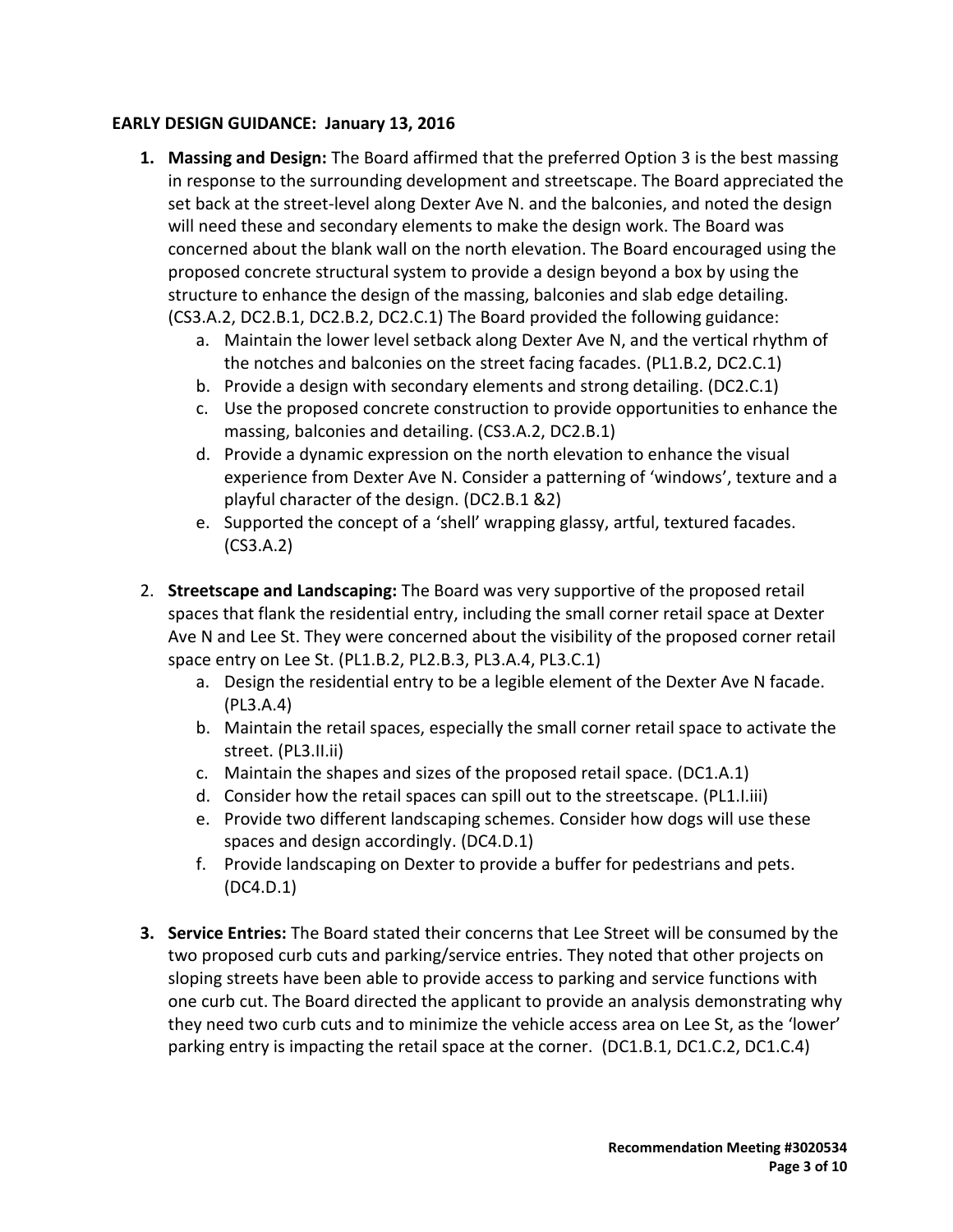The Board indicated that the bike storage location is sensible but they were concerned about way finding, access and safety. Provide further information on how the access to bike storage will work. (PL4.B.1, PL4.B.2)

- a. Reduce the area used for access to parking and services on Lee St. (DC1.C.2)
- b. Design the parking entry to maintain the proposed retail space and have less impact on the retail space at the corner. (DC1.C.4)
- c. Design Lee St to be attractive for pedestrians. (DC1.B.1, DC1.C.4)

# **For the Recommendation meeting:**

- Provide an analysis of why two curb cuts on Lee St are needed. As part of the study provide to scale plans showing access to parking and the service functions with only one curb cut.
- Provide a large scale elevation detail of what the street level elevation at Lee St will look like.
- Provide further information on how the access to bike storage will work.
- Provide two landscaping schemes.

# **RECOMMENDATION MEETING August 17, 2016**

The packet includes materials presented at the meeting, and is available online by entering the project number (3020534) at this website:

<http://www.seattle.gov/dpd/aboutus/news/events/DesignReview/SearchPastReviews/default.aspx>

The packet is also available to view in the file, by contacting the Public Resource Center at DPD:

**Mailing Public Resource Center Address:** 700 Fifth Ave., Suite 2000 P.O. Box 34019 Seattle, WA 98124-4019

**Email:** [PRC@seattle.gov](mailto:PRC@seattle.gov)

## **PUBLIC COMMENT**

At the Recommendation Meeting the following public comments were offered:

- Stated that other structures along Dexter Ave N have setbacks from the street at the upper stories.
- Encouraged a smaller building.

## **PRIORITIES & BOARD RECOMMENDATIONS**

After visiting the site, considering the analysis of the site and context provided by the proponents, and hearing public comment, the Design Review Board members provided the following siting and design guidance.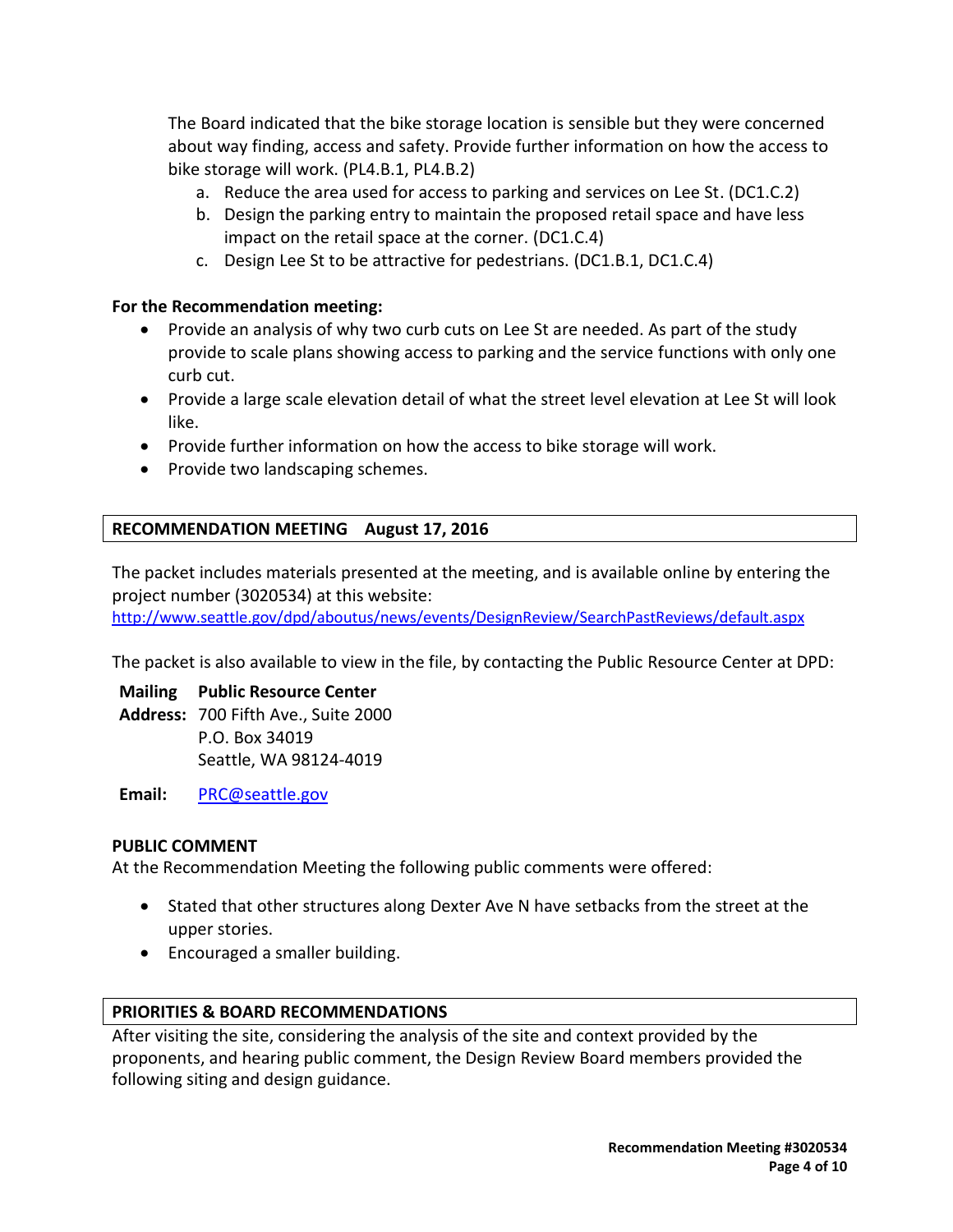## **RECOMMENDATION MEETING: August 17, 2016**

- 1. **Massing and Design:** The Board expressed that their guidance from the EDG meeting had been followed and that the design was beautiful and elegant. They discussed if the 6" to 8" setback of the window wall system from the 'frame' would provide enough depth, and determined that the color and design of the frame provided suitable visual interest. The Board did note that the execution and quality of the construction would be critical to providing that visual interest. (DC2.B.1, DC2.C.1)
- 2. **North Wall:** The Board supported the patterning of the north elevation but questioned the colors of the two material samples presented at the meeting that were very similar in color, but in contrast to the renderings in the Recommendation packet which showed two distinct colors. The Board noted that more contrast was needed and recommended the following condition;
	- a. On the north and west facades provide two contrasting colors for the integral color fiber cement panels, as shown and depicted in the renderings of the Recommendation packet on page 15. (DC2.B.1, DC2.B.2**)**
- 3. **Streetscape and Landscaping:** The Board supported the Dexter Ave N landscaping with the added landscaping at the curb bulb, the outdoors café seating at the corner and the residential entry canopy. The Board was also supportive of the landscaping on the 2<sup>nd</sup> floor terrace. (PL1.B.3, PL3.A.4, PL3.II.ii) The Board recommended the following conditions to address the entry area and exterior lighting:
	- a. Provide additional seating on the north side of the residential entry. (PL2.C.3, PL3.C.3)
	- b. Do not use exterior up lighting. (DC4-C-2)

## **DESIGN REVIEW GUIDELINES**

The priority Citywide and South Lake Union guidelines identified by the Board as Priority Guidelines are summarized below, while all guidelines remain applicable. For the full text please visit the [Design Review website.](https://www.seattle.gov/dpd/aboutus/whoweare/designreview/designguidelines/default.htm)

## **CONTEXT & SITE**

**CS1 Natural Systems and Site Features: Use natural systems/features of the site and its surroundings as a starting point for project design.**

## **CS1-C Topography**

**CS1-C-1. Land Form:** Use natural topography and desirable landforms to inform project design.

**CS1-C-2. Elevation Changes:** Use the existing site topography when locating structures and open spaces on the site.

**CS2 Urban Pattern and Form: Strengthen the most desirable forms, characteristics, and patterns of the streets, block faces, and open spaces in the surrounding area.**

**CS2-A Location in the City and Neighborhood**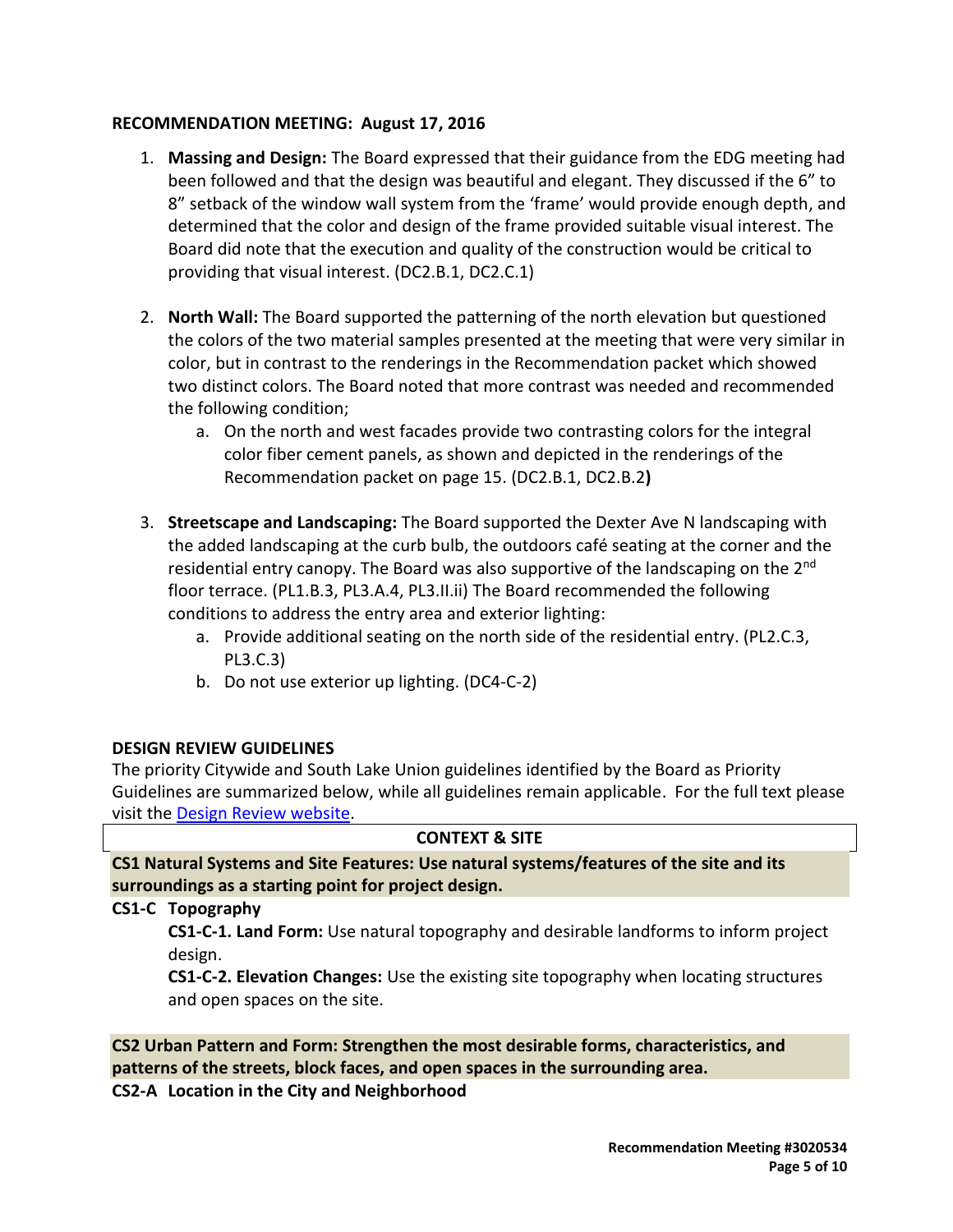**CS2-A-2. Architectural Presence:** Evaluate the degree of visibility or architectural presence that is appropriate or desired given the context, and design accordingly.

**CS2-B Adjacent Sites, Streets, and Open Spaces CS2-B-2. Connection to the Street:** Identify opportunities for the project to make a strong connection to the street and public realm.

## **CS2-C Relationship to the Block**

**CS2-C-1. Corner Sites:** Corner sites can serve as gateways or focal points; both require careful detailing at the first three floors due to their high visibility from two or more streets and long distances.

## **CS2-D Height, Bulk, and Scale**

**CS2-D-5. Respect for Adjacent Sites:** Respect adjacent properties with design and site planning to minimize disrupting the privacy of residents in adjacent buildings.

## **CS3 Architectural Context and Character: Contribute to the architectural character of the neighborhood.**

## **CS3-A Emphasizing Positive Neighborhood Attributes**

**CS3-A-2. Contemporary Design:** Explore how contemporary designs can contribute to the development of attractive new forms and architectural styles; as expressed through use of new materials or other means.

**CS3-A-4. Evolving Neighborhoods:** In neighborhoods where architectural character is evolving or otherwise in transition, explore ways for new development to establish a positive and desirable context for others to build upon in the future.

## **PUBLIC LIFE**

**PL1 Connectivity: Complement and contribute to the network of open spaces around the site and the connections among them.**

## **PL1-B Walkways and Connections**

**PL1-B-2. Pedestrian Volumes:** Provide ample space for pedestrian flow and circulation, particularly in areas where there is already heavy pedestrian traffic or where the project is expected to add or attract pedestrians to the area.

**PL1-B-3. Pedestrian Amenities:** Opportunities for creating lively, pedestrian oriented open spaces to enliven the area and attract interest and interaction with the site and building should be considered.

**PL2 Walkability: Create a safe and comfortable walking environment that is easy to navigate and well-connected to existing pedestrian walkways and features.**

# **PL2-B Safety and Security**

**PL2-B-3. Street-Level Transparency:** Ensure transparency of street-level uses (for uses such as nonresidential uses or residential lobbies), where appropriate, by keeping views open into spaces behind walls or plantings, at corners, or along narrow passageways.

# **PL2-C Weather Protection**

**PL2-C-1. Locations and Coverage:** Overhead weather protection is encouraged and should be located at or near uses that generate pedestrian activity such as entries, retail uses, and transit stops.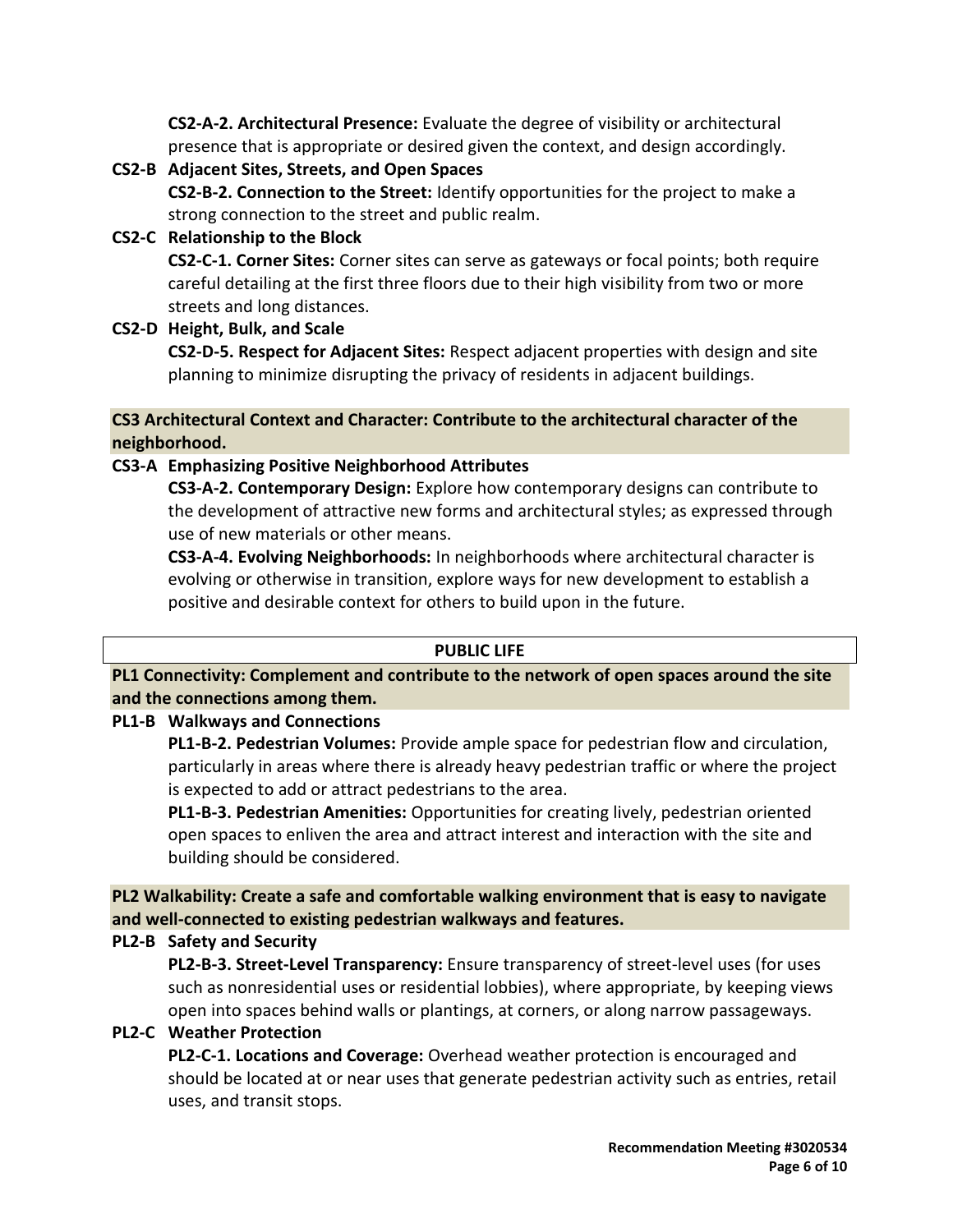**PL2-C-2. Design Integration:** Integrate weather protection, gutters and downspouts into the design of the structure as a whole, and ensure that it also relates well to neighboring buildings in design, coverage, or other features.

**PL2-C-3. People-Friendly Spaces:** Create an artful and people-friendly space beneath building.

**PL3 Street-Level Interaction: Encourage human interaction and activity at the street-level with clear connections to building entries and edges.**

# **PL3-A Entries**

**PL3-A-4. Ensemble of Elements:** Design the entry as a collection of coordinated elements including the door(s), overhead features, ground surface, landscaping, lighting, and other features.

# **PL3-C Retail Edges**

**PL3-C-1. Porous Edge:** Engage passersby with opportunities to interact visually with the building interior using glazing and transparency. Create multiple entries where possible and make a physical and visual connection between people on the sidewalk and retail activities in the building.

**PL3-C-3. Ancillary Activities:** Allow space for activities such as sidewalk vending, seating, and restaurant dining to occur. Consider setting structures back from the street or incorporating space in the project design into which retail uses can extend.

# *South Lake Union Supplemental Guidance:*

# **PL3-II Human Activity**

**PL3-II-ii. Active Facades:** Design facades to encourage activity to spill out from business onto the sidewalk, and vice-versa.

# **PL4 Active Transportation: Incorporate design features that facilitate active forms of transportation such as walking, bicycling, and use of transit.**

**PL4-B Planning Ahead for Bicyclists**

**PL4-B-1. Early Planning:** Consider existing and future bicycle traffic to and through the site early in the process so that access and connections are integrated into the project along with other modes of travel.

**PL4-B-2. Bike Facilities:** Facilities such as bike racks and storage, bike share stations, shower facilities and lockers for bicyclists should be located to maximize convenience, security, and safety.

**PL4-B-3. Bike Connections:** Facilitate connections to bicycle trails and infrastructure around and beyond the project.

# **DESIGN CONCEPT**

**DC1 Project Uses and Activities: Optimize the arrangement of uses and activities on site.**

# **DC1-A Arrangement of Interior Uses**

**DC1-A-1. Visibility:** Locate uses and services frequently used by the public in visible or prominent areas, such as at entries or along the street front.

# **DC1-B Vehicular Access and Circulation**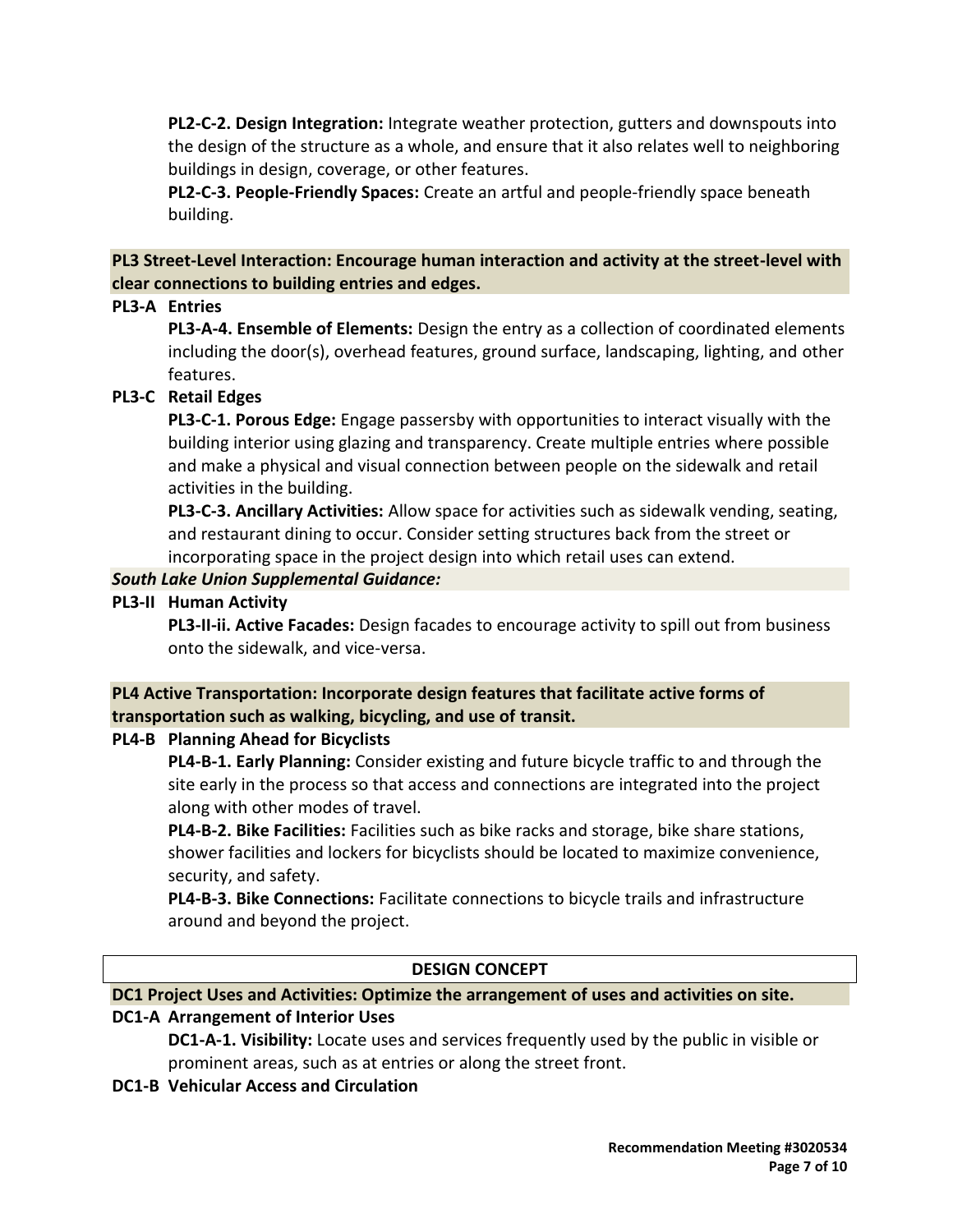**DC1-B-1. Access Location and Design:** Choose locations for vehicular access, service uses, and delivery areas that minimize conflict between vehicles and non-motorists wherever possible. Emphasize use of the sidewalk for pedestrians, and create safe and attractive conditions for pedestrians, bicyclists, and drivers.

# **DC1-C Parking and Service Uses**

**DC1-C-2. Visual Impacts:** Reduce the visual impacts of parking lots, parking structures, entrances, and related signs and equipment as much as possible.

**DC1-C-4. Service Uses:** Locate and design service entries, loading docks, and trash receptacles away from pedestrian areas or to a less visible portion of the site to reduce possible impacts of these facilities on building aesthetics and pedestrian circulation.

**DC2 Architectural Concept: Develop an architectural concept that will result in a unified and functional design that fits well on the site and within its surroundings.**

# **DC2-B Architectural and Facade Composition**

**DC2-B-1. Façade Composition:** Design all building facades—including alleys and visible roofs— considering the composition and architectural expression of the building as a whole. Ensure that all facades are attractive and well-proportioned.

**DC2-B-2. Blank Walls:** Avoid large blank walls along visible façades wherever possible. Where expanses of blank walls, retaining walls, or garage facades are unavoidable, include uses or design treatments at the street level that have human scale and are designed for pedestrians.

# **DC2-C Secondary Architectural Features**

**DC2-C-1. Visual Depth and Interest:** Add depth to facades where appropriate by incorporating balconies, canopies, awnings, decks, or other secondary elements into the façade design. Add detailing at the street level in order to create interest for the pedestrian and encourage active street life and window shopping (in retail areas).

# **DC3 Open Space Concept: Integrate open space design with the building design so that they complement each other.**

# *South Lake Union Supplemental Guidance:*

# **DC3-I Landscaping To Reinforce Design Continuity With Adjacent Sites**

**DC3-I-ii. Native Vegetation:** Where appropriate, install indigenous trees and plants to improve aesthetics, capture water and create habitat.

# **DC4 Exterior Elements and Finishes: Use appropriate and high quality elements and finishes for the building and its open spaces.**

# **DC4-B Signage**

**DC4-B-1. Scale and Character:** Add interest to the streetscape with exterior signs and attachments that are appropriate in scale and character to the project and its environs. **DC4-B-2. Coordination with Project Design:** Develop a signage plan within the context of architectural and open space concepts, and coordinate the details with façade design, lighting, and other project features to complement the project as a whole, in addition to the surrounding context.

# **DC4-C Lighting**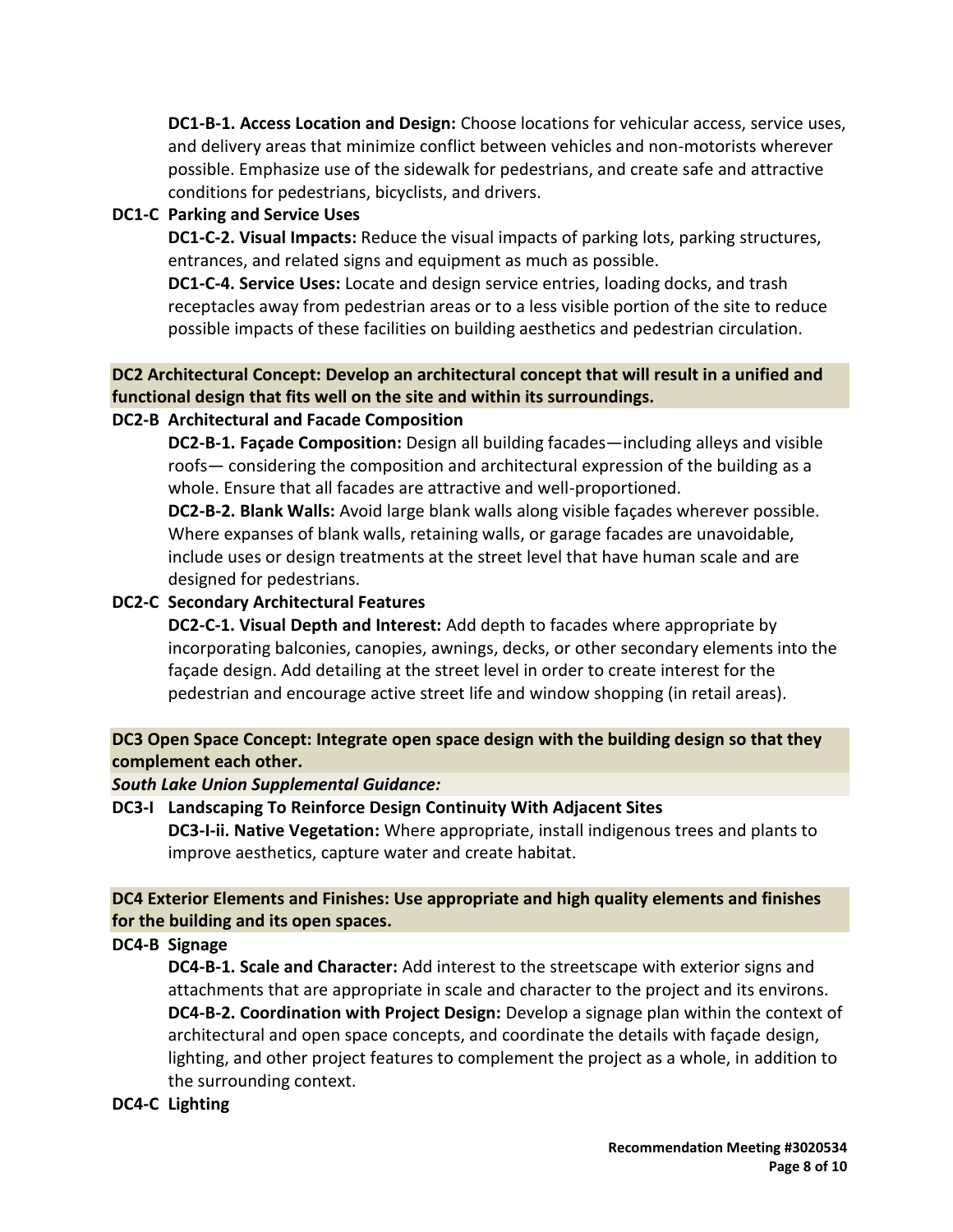**DC4-C-1. Functions:** Use lighting both to increase site safety in all locations used by pedestrians and to highlight architectural or landscape details and features such as entries, signs, canopies, plantings, and art.

**DC4-C-2. Avoiding Glare:** Design project lighting based upon the uses on and off site, taking care to provide illumination to serve building needs while avoiding off-site night glare and light pollution.

# **DC4-D Trees, Landscape, and Hardscape Materials**

**DC4-D-1. Choice of Plant Materials:** Reinforce the overall architectural and open space design concepts through the selection of landscape materials.

# **DEVELOPMENT STANDARD DEPARTURES**

The Board's recommendation on the requested departure(s) will be based on the departure's potential to help the project better meet these design guidelines priorities and achieve a better overall project design than could be achieved without the departure(s). The Board's recommendation will be reserved until the final Board meeting.

At the time of the Recommendation meeting, one departure was requested:

1. **Curb Cuts (SMC23.48.085.E.1):** The Code states permitted access shall be limited to one two-way curb cut.

The applicant proposed one 22' wide curb cut and one 10' curb cut on Lee St. which has a grade change of approx. 24' along the length of the lot line. The larger curb would provide ingress/egress for the majority of the vehicle parking. The second 10' wide curb cut would provide ingress/egress for parking for, bike storage, solid waste storage and vehicles.

This departure would allow a design that would better meet the intent of Design Guidelines; **PL4-A-1. Serving all Modes of Travel:** Provide safe and convenient access points for all modes of travel, as the access to bike parking and solid waste storage will be separated from the majority of the vehicle parking, and **DC2-A-1. Site Characteristics and Uses:** Arrange the mass of the building taking into consideration the characteristics of the site and the proposed uses of the building, as the second 'higher' curb cut will allow access to underground space that would otherwise not be easily accessible and allow retail space along Dexter Ave N that meets Code depth requirements.

The Board voted unanimously to support this departure.

# **RECOMMENDATIONS**

# **BOARD DIRECTION**

The recommendation summarized above was based on the design review packet dated Wednesday, August 17, 2016, and the materials shown and verbally described by the applicant at the Wednesday, August 17, 2016 Design Recommendation meeting. After considering the